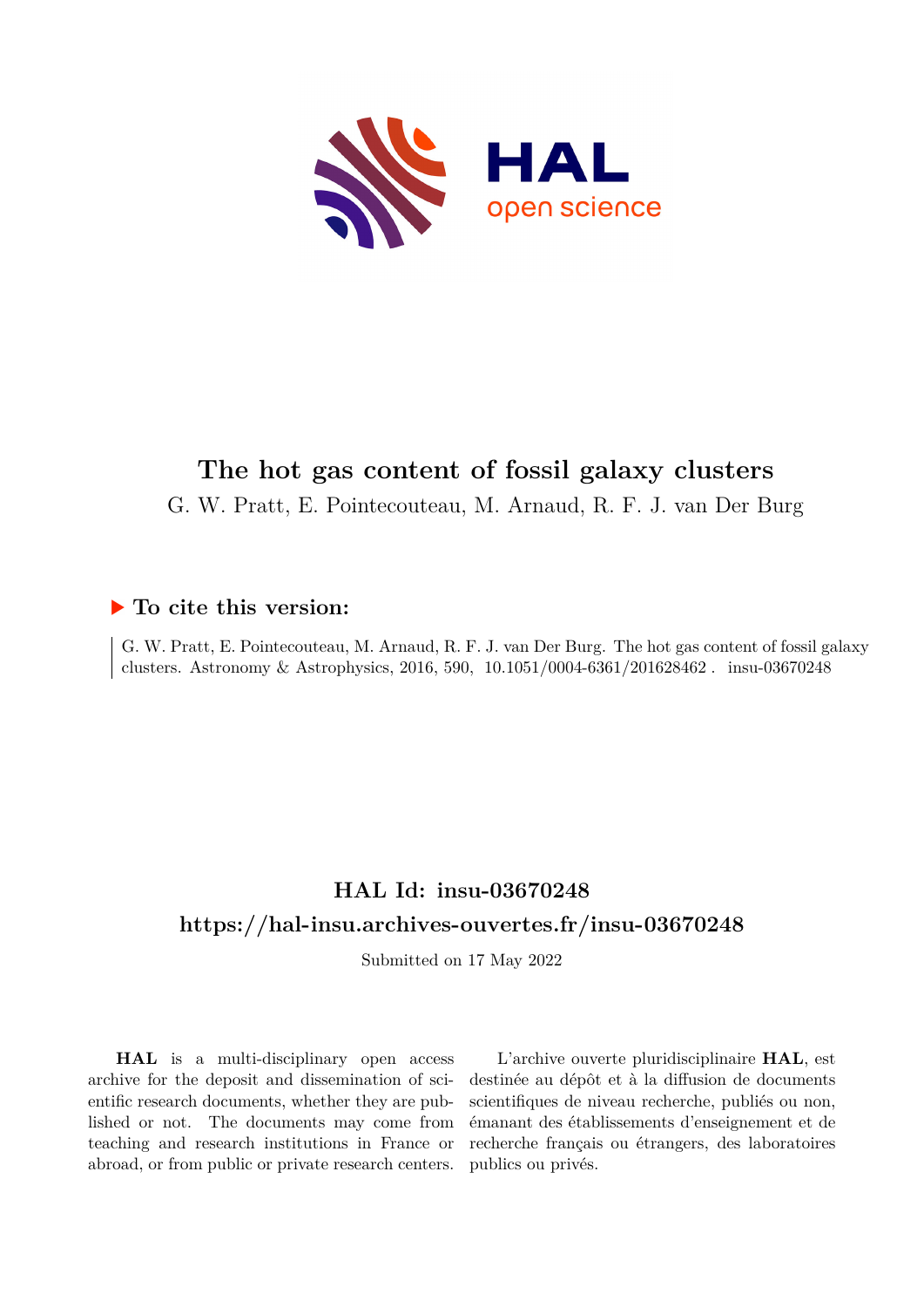

LETTER TO THE EDITOR

## **The hot gas content of fossil galaxy clusters**

G. W. Pratt<sup>1</sup>, E. Pointecouteau<sup>2, 3</sup>, M. Arnaud<sup>1</sup>, and R. F. J. van der Burg<sup>1</sup>

<sup>1</sup> Laboratoire AIM, IRFU/Service d'Astrophysique – CEA/DRF – CNRS – Université Paris Diderot, Bât. 709, CEA-Saclay, 91191 Gif-sur-Yvette Cedex, France

e-mail: gabriel.pratt@cea.fr

<sup>2</sup> CNRS, IRAP, 9 Av. colonel Roche, BP 44346, 31028 Toulouse Cedex 4, France

<sup>3</sup> Université de Toulouse, UPS-OMP, IRAP, 31028 Toulouse Cedex 4, France

Received 9 March 2016 / Accepted 23 April 2016

### **ABSTRACT**

We investigate the properties of the hot gas in four fossil galaxy systems detected at high significance in the *Planck* Sunyaev-Zeldovich (SZ) survey. *XMM-Newton* observations reveal overall temperatures of *kT* <sup>∼</sup> <sup>5</sup>−6 keV and yield hydrostatic masses *<sup>M</sup>*<sup>500</sup>,HE &  $3.5 \times 10^{14}$   $M_{\odot}$ , confirming their nature as bona fide massive clusters. We measure the thermodynamic properties of the hot gas in X-rays (out to beyond *<sup>R</sup>*<sup>500</sup> in three cases) and derive their individual pressure profiles out to *<sup>R</sup>* <sup>∼</sup> <sup>2</sup>.<sup>5</sup> *<sup>R</sup>*<sup>500</sup> with the SZ data. We combine the X-ray and SZ data to measure hydrostatic mass profiles and to examine the hot gas content and its radial distribution. The average Navarro-Frenk-White (NFW) concentration parameter,  $\langle c_{500} \rangle$  = 3.2 ± 0.4, is the same as that of relaxed "normal" clusters. The gas mass fraction profiles exhibit striking variation in the inner regions, but converge to approximately the cosmic baryon fraction (corrected for depletion) at  $R_{500}$ . Beyond  $R_{500}$  the gas mass fraction profiles again diverge, which we interpret as being due to a difference in gas clumping and/or a breakdown of hydrostatic equilibrium in the external regions. Our observations point to considerable radial variation in the hot gas content and in the gas clumping and/or hydrostatic equilibrium properties in these fossil clusters, at odds with the interpretation of their being old, evolved, and undisturbed. At least some fossil objects appear to be dynamically young.

**Key words.** galaxies: clusters: intracluster medium – X-rays: galaxies: clusters

## **1. Introduction**

When Ponman et al. (1994) first looked at the X-ray source RX J1340.6+4018, they found an apparently isolated elliptical galaxy with an extended group-scale X-ray emission. To explain its unusual characteristics, they suggested that it was the result of the coalescence of a group of galaxies into a single giant elliptical, in the process retaining the X-ray emission characteristic of the original halo. Such objects would have formed long ago, leading Ponman et al. to coin the term "fossil galaxy group" to describe them.

Jones et al. (2003) defined a fossil group as having a magnitude gap of  $\Delta m_{12} \geq 2$  in the *R* band between the brightest and the second brightest galaxy within  $0.5 R_{200}^{-1}$ , and an X-ray luminos-<br>ity of  $I_{\text{X-h-1}} > 5 \times 10^{41} h^{-2}$  erg s<sup>-1</sup>. The X-ray criterion ensures ity of  $L_{X,\text{bol}} \ge 5 \times 10^{41} h_{70}^{-2}$  erg s<sup>-1</sup>. The X-ray criterion ensures a group-scale halo, while the optical criterion ensures that there are no *L* <sup>∗</sup> galaxies inside the radius for orbital decay by dynamical friction. Other authors have modified the optical criterion; for instance, Voevodkin et al. (2010) use a criterion of  $\Delta m_{12} \ge 1.7$ . We use the Voevodkin et al. definition here.

A key characteristic of the classification scheme advanced by Jones et al. (2003) is that the X-ray criterion is a lower limit. Indeed, a study of the Millennium Simulation has indicated that fossils may be found in significant numbers (3–4% of the population) even in massive systems (Dariush et al. 2010). Such high-mass systems are of particular interest as they could potentially be the ultimate manifestation of gravitational collapse, while also being sites where non-gravitational effects are minimised. However, whether low- and high-mass fossil systems actually have a common origin is a subject of some debate (e.g., Dariush et al. 2010; Harrison et al. 2012).

There are very few studies of high-mass fossil systems (although Sun et al. 2004 and Khosroshahi et al. 2006 have studied massive groups). The unique properties of the *Planck* Sunyaev-Zeldovich (SZ) survey make it an ideal resource for finding such objects. The first *Planck* SZ catalogue (PSZ1, Planck Collaboration XXIX 2014) contains 813 confirmed clusters with known redshifts, of which 779 (∼96%) have  $M_{\rm 20}^{Y_z} > 2 \times 10^{14}$  *M*<sup>2</sup><sup>2</sup>. Here we discuss the *Y* rev and *SZ* preperties of four  $10^{14}$   $M_{\odot}$ <sup>2</sup>. Here we discuss the X-ray and SZ properties of four fossil clusters detected at high significance in the *Planck* PSZ1 survey. Combining *XMM-Newton* X-ray and *Planck* SZ observations, we are able to detect the intra-cluster medium (ICM) out to well beyond  $R_{500}$ . Despite their very similar X-ray temperatures and total masses, we find a surprising variety in their hot gas content. We adopt a  $\Lambda$ CDM cosmology with  $H_0 = 70 \text{ km s}^{-1} \text{ Mpc}^{-1}$ ,  $\Omega_{\rm M}$  = 0.3, and  $\Omega_{\Lambda}$  = 0.7; uncertainties are quoted at the 68% confidence level.

## **2. The data**

We first cross-correlated the PSZ1 with three fossil catalogues: Harrison et al. (2012), Voevodkin et al. (2010), and Zarattini et al. (2014). Imposing a mass limit of  $M_{50}^{Y_z} > 3.75 \times 10^{14}$  *M* to select cluster scale chiects, we found three fossil  $10^{14}$   $M_{\odot}$  to select cluster-scale objects, we found three fossil

 $R_{\delta}$  is the radius within which the total density is  $\delta$  times the critical density at the redshift of the object.

<sup>&</sup>lt;sup>2</sup> For this initial selection we use the SZ mass  $M_{500}^{Y_z}$ , calculated using the redshift and the SZ mass proxy  $Y_z$ , as described in PSZ1.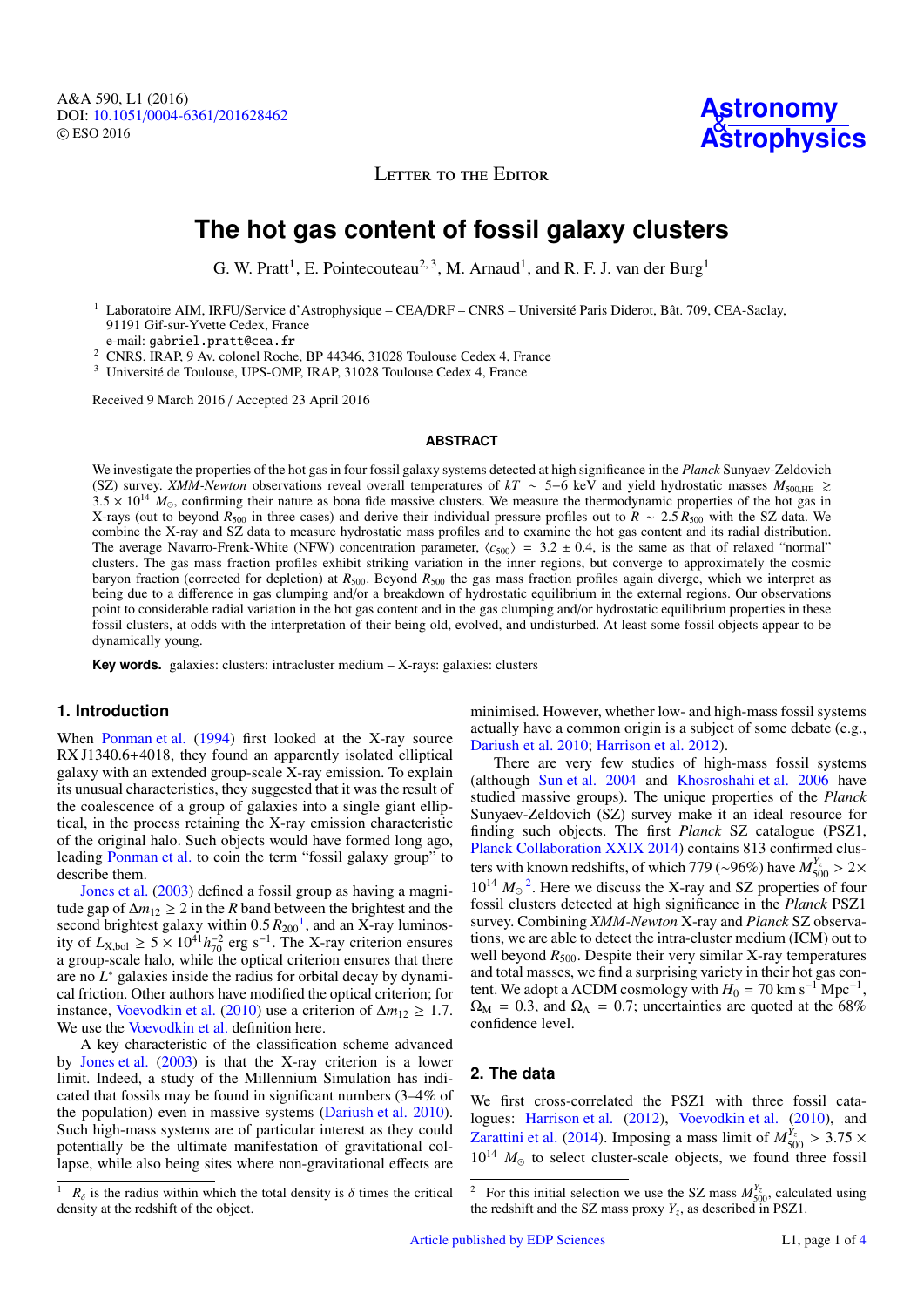A&A 590, L1 (2016)



[Fig. 1.](http://dexter.edpsciences.org/applet.php?DOI=10.1051/0004-6361/201628462&pdf_id=1) *Top left*: scaled density profiles compared to the  $1\sigma$  dispersion of the REXCESS sample (Croston et al. 2008). *Top right*: scaled entropy profiles compared to the  $1\sigma$  dispersion of the REXCESS sample (Pratt et al. 2010); the dashed line is the baseline gravitational entropy profile of Voit et al. (2005). *Bottom left*: scaled pressure profiles (points: X-ray, envelopes: SZ) compared to the universal pressure profile of Arnaud et al. (2010) and the mean stacked profile of Planck Collaboration Int. V (2013).  $f(M)$  is a (small) correction for the mass dependence in the pressure profile shape (see Arnaud et al. 2010). *Bottom right*: scaled hydrostatic mass profiles compared to an NFW profile with *<sup>c</sup>* <sup>=</sup> <sup>3</sup>.5, for illustration only. Density, entropy, pressure, and mass profiles are renormalised by  $E(z)^{-2}$ ,  $K_{500}$ ,  $P_{500}$ , and  $M_{500}^{Y_X}$ , respectively.

clusters: A297, A963, and RXC J1720.1+2638. These are all very well-known systems that appear in ROSAT-based X-ray catalogues, and they have all been observed in X-rays by *XMM-Newton*. They are detected at signal-to-noise ratios *<sup>S</sup>*/*<sup>N</sup>* > <sup>4</sup>.5 in the *Planck* survey (see Table 1).

We also examined data from the PSZ1 optical followup campaigns, in which a number of objects were identified as possible fossil systems (see Planck Collaboration Int. XXVI 2015; Planck Collaboration Int. XXXVI 2016). Applying the mass limit of  $M_{500}^{Y_z} > 3.75 \times 10^{14} M_{\odot}$  left us with two further candidates During AO-14 we obtained *XMM-Newton* observacandidates. During AO-14 we obtained *XMM-Newton* observations of one of them, PSZ1 G134.65−11.78, detected at a signalto-noise ratio of  $S/N = 4.8$  in the PSZ1. Only 25% of the observation is usable, and the X-ray emission is traced out only to  $0.94 R_{500}$ , but we include it here for completeness.

The X-ray observations, data reduction, and procedures to derive the various radial profiles are described in detail in Planck Collaboration Int. III (2013), where we investigated the

scaling properties of these objects with their total SZ flux. Our X-ray data set consists of density, temperature, pressure, entropy, and hydrostatic mass profiles of each object. These last were fitted with a Navarro-Frenk-White (NFW) profile to give an estimate of the concentration parameter  $c_{500}$  and total mass  $M_{500\text{ HE NFW}}$ ; a second total mass estimate was obtained from iteration about the  $M_{500} - Y_X$  relation (Arnaud et al. 2010).

For the SZ data, we used thermal SZ maps obtained from the full 30-month *Planck* data set (Planck Collaboration XXII 2015) using the Modified Internal Linear Combination Algorithm (MILCA; Hurier et al. 2013). The SZ data reduction procedures are described in detail in Planck Collaboration Int. V (2013), where we investigated the stacked pressure profile of a sample of local clusters. Our SZ data set consists of a pressure profile for each object.

Table 1 lists various optical, X-ray, and SZ measurements for the four clusters, while Fig. 1 shows the radial profiles of density, entropy, pressure, and hydrostatic mass plotted on a logarithmic scale. Addition of the *Planck* data allows us to probe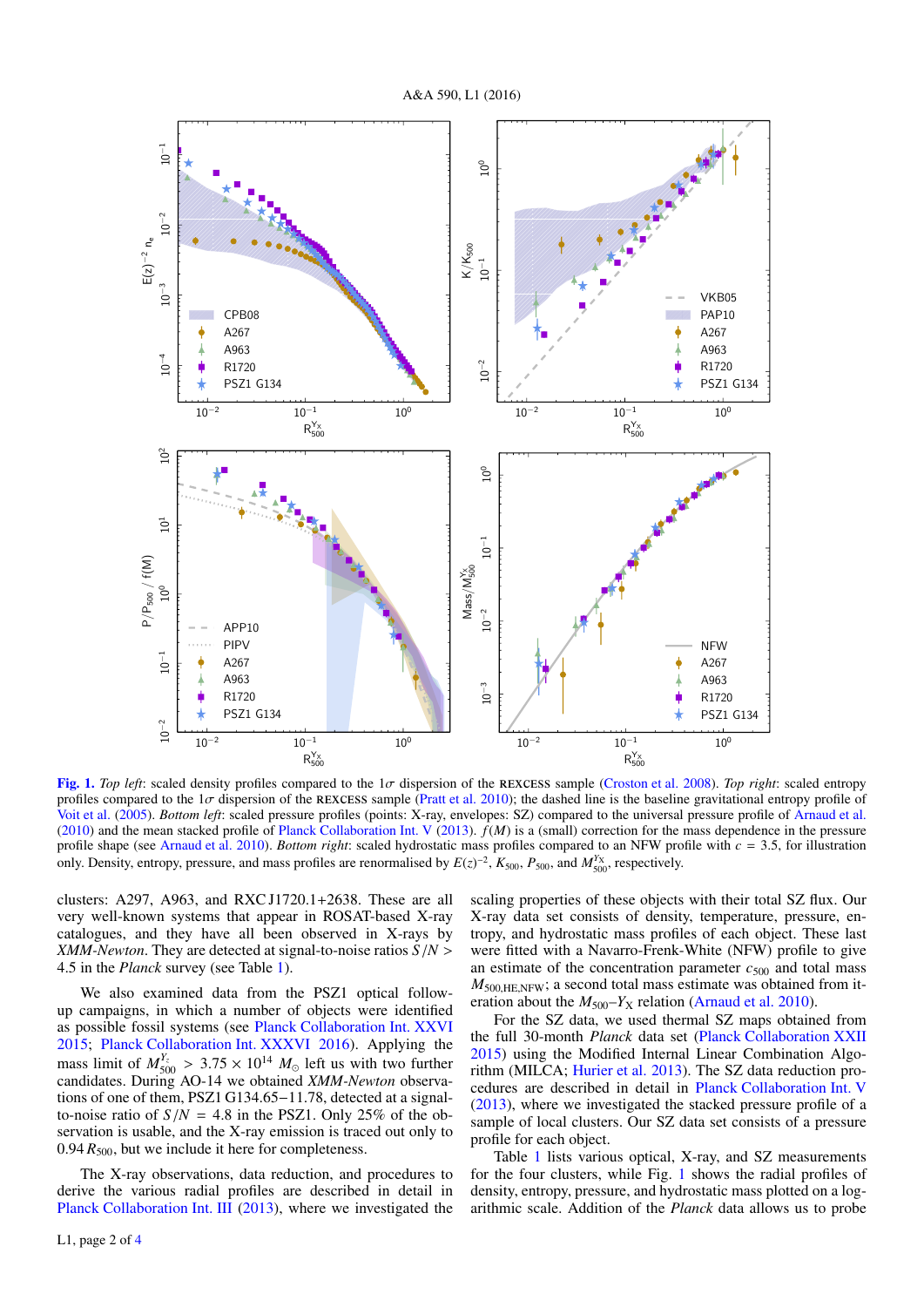|  |  | <b>Table 1.</b> Sample data. |  |  |
|--|--|------------------------------|--|--|
|--|--|------------------------------|--|--|

| Cluster            |       | $\Delta m_{12}$ | $T_{\rm X}$<br>(keV) | $10^{44}$<br>$erg s^{-1}$ | $M_{500 \rm ,HE,NFW}$<br>$(10^{14} M_{\odot})$                                                            | $c_{500 \text{ NFW}}$ | $M_{500}^{\text{Y}_{\text{X}}}$<br>$M_{\odot}$<br>$(10^{14}$                                             | $J_{\rm gas,500}$ | S/N   |
|--------------------|-------|-----------------|----------------------|---------------------------|-----------------------------------------------------------------------------------------------------------|-----------------------|----------------------------------------------------------------------------------------------------------|-------------------|-------|
| A267               | 0.227 | 2.12            | $5.48 \pm 0.15$      | $2.68 \pm 0.02$           |                                                                                                           | $2.81 \pm 0.28$       |                                                                                                          | $0.12 \pm 0.02$   | 4.54  |
| A963               | 0.206 | 2.20            | $5.59 \pm 0.12$      | $6.35 \pm 0.03$           |                                                                                                           | $3.12 \pm 0.45$       |                                                                                                          | $0.12 \pm 0.02$   | 7.96  |
| RX J1720.1+2638    | 0.164 | .90             | $5.80 \pm 0.12$      | $9.08 \pm 0.04$           |                                                                                                           | $3.53 \pm 0.38$       |                                                                                                          | $0.13 \pm 0.02$   | 10.75 |
| PSZ1 G134.65-11.78 | 0.207 | 2.11            | $5.82 \pm 0.23$      | $4.99 \pm 0.05$           | $\substack{3.60^{+0.26}_{-0.24} \\ 4.82^{+0.58}_{-0.52} \\ 5.26^{+0.63}_{-0.57} \\ 5.78^{+0.98}_{-0.84}}$ | $3.09 \pm 0.48$       | $\substack{3.73^{+0.07}_{-0.07} \\ 5.02^{+0.07}_{-0.07} \\ 5.30^{+0.08}_{-0.08} \\ 4.34^{+0.17}_{-0.14}$ | $0.10 \pm 0.02^*$ | 4.80  |

Notes. Columns: (3): *r*-band magnitude gap between brightest- and second-brightest galaxies (Harrison et al. 2012; Zarattini et al. 2014, Burenin, priv. comm.); (4): X-ray temperature in the [0.15−0.75] *<sup>R</sup>*<sup>500</sup> region; (5) [0.1−2.4] keV X-ray luminosity; (6,7) mass and concentration from NFW fit; (8) mass from *M*<sub>500</sub> − *Y*<sub>X</sub> relation of Arnaud et al. (2010); (9) gas mass fraction (\* extrapolated from 0.94 *R*<sub>500</sub>); (10) PSZ1 S/N.

significantly further out in the cluster volume than is possible with the X-ray data alone, reconstructing the radial pressure distribution out to  $R \sim 2.5 R_{500}$  in each case.

### **3. General radial profile characteristics**

The total masses are confirmed to be high, and lie in a narrow range at  $M_{500}^{Y_X} \sim 3.6 - 5.3 \times 10^{14} M_{\odot}$ , as expected from the small<br>spread in temperatures (5–6 keV). For the three objects detected spread in temperatures (5−6 keV). For the three objects detected to at least  $R_{500}$ , the total masses derived from the NFW fit to the integrated mass profile agree with those estimated from the  $M_{500}$ – $Y_{\text{X}}$  relation (Arnaud et al. 2010) to better than 4%. This good agreement with a relation that was measured uniquely for relaxed systems would suggest that these fossil clusters may also be relaxed. The NFW concentration parameters also fall in a narrow range, and the mean concentration of  $\langle c_{500} \rangle = 3.2 \pm 0.4$  is the same as that measured for a sample of relaxed "normal" clusters by Pointecouteau et al. (2005). These fossil clusters are thus not over-concentrated relative to normal relaxed systems.

A general characteristic of the radial profiles shown in Fig. 1 is that three systems (A963, RX J $\overline{1720.1+2638}$ , and PSZ1 G134.65−11.78) have remarkably similar profiles while those of A267 are clear outliers, especially within  $0.2 R_{500}$ . These three fossil systems have the highly peaked central density and declining central temperature profiles reminiscent of cool-core systems, while A267 has a flatter central density and temperature; indeed, its central density is an order of magnitude lower than that of RX J1720.1+2638. The entropy profiles converge towards the value expected from the non-radiative simulations of Voit et al.  $(2005)$  at  $R_{500}$ .

In the central regions, the pressure profiles have somewhat less dispersion than the density, and beyond  $R > 0.2 R_{500}$  they are remarkably similar; this is the case right out to the *Planck* detection limit of  $R \sim 2.5 R_{500}$ . The agreement between the X-ray and SZ pressure profiles is also good in the region of overlap. Beyond  $R_{500}$ , the pressure profiles of all objects except A267 marginally exceed the mean universal profile of Arnaud et al. (2010) but agree with that of Planck Collaboration Int. V (2013) at slightly more than  $1\sigma$ .

### **4. Gas mass fraction**

We took advantage of the extra radial reach afforded by the SZ observations to calculate the gas mass fraction by combining the SZ pressure and X-ray density profiles (e.g., Eckert et al. 2013). The gas pressure profile was obtained by fitting the X-ray and SZ data points (which together extend to ~2.5  $R_{500}$ ) with a generalised NFW model (Nagai et al. 2007), with the uncertainties estimated using a Monte Carlo procedure. The gas mass profile was obtained from the X-ray density profiles, which extend to 0.94−1.7 *R*<sub>500</sub> depending on the object. The gas mass fraction profiles  $f_{\text{gas}}(R) = M_{\text{gas}}(\langle R \rangle) / M_{\text{HE}}(\langle R \rangle)$  were then calculated in



[Fig. 2.](http://dexter.edpsciences.org/applet.php?DOI=10.1051/0004-6361/201628462&pdf_id=2) Enclosed gas mass fraction profiles. Points with error bars indicate  $f_{\text{gas}}$  obtained from the X-day data only; coloured envelopes show the *f*gas obtained from the X-ray-SZ pressure profile combined with the X-ray density profile (see Sect. 4). The solid grey line shows the cosmic baryon fraction measured by Planck Collaboration XVI (2014);  $Y_{\rm B} = 0.85$  is the baryon depletion factor at  $R_{500}$  from the simulations of Planelles et al. (2013). The dot-dashed line indicates  $R_{200}$  (∼1.5  $R_{500}$ ).

the radial range covered by the X-ray density profiles. In Fig. 2 the results obtained from combining the X-ray and SZ information are compared to those from the X-ray data only, plotted on a linear scale to accentuate the  $R \ge 0.2 R_{500}$  region. We also show the cosmic baryon fraction (Planck Collaboration XVI 2014), and the corresponding value corrected for the baryon depletion factor  $Y_B = 0.85$  from the simulations of Planelles et al. (2013).

These gas mass fraction profiles are striking. There is considerable diversity interior to  $R_{500}$ ; within  $R_{2500}$ , RX J1720.1+2638 and A963 have 30% more gas than A267; indeed, they appear to have attained the depletion-corrected cosmic baryon fraction by this radius, and flatten thereafter. The PSZ1 G134.65−11.78 profile also seems to flatten off at *R*2500, but at a lower value of  $f_{\text{gas}}$ ; it resembles those of RX J1720.1+2638 and A963 but with lower normalisation. At  $R_{500}$  the median value of  $f_{\text{gas},500} = 0.12 \pm 0.02$  agrees with recent observational (e.g., Lovisari et al. 2015; Ettori 2015) and theoretical (e.g., Le Brun et al. 2014) determinations, and with the depletioncorrected cosmic baryon fraction.